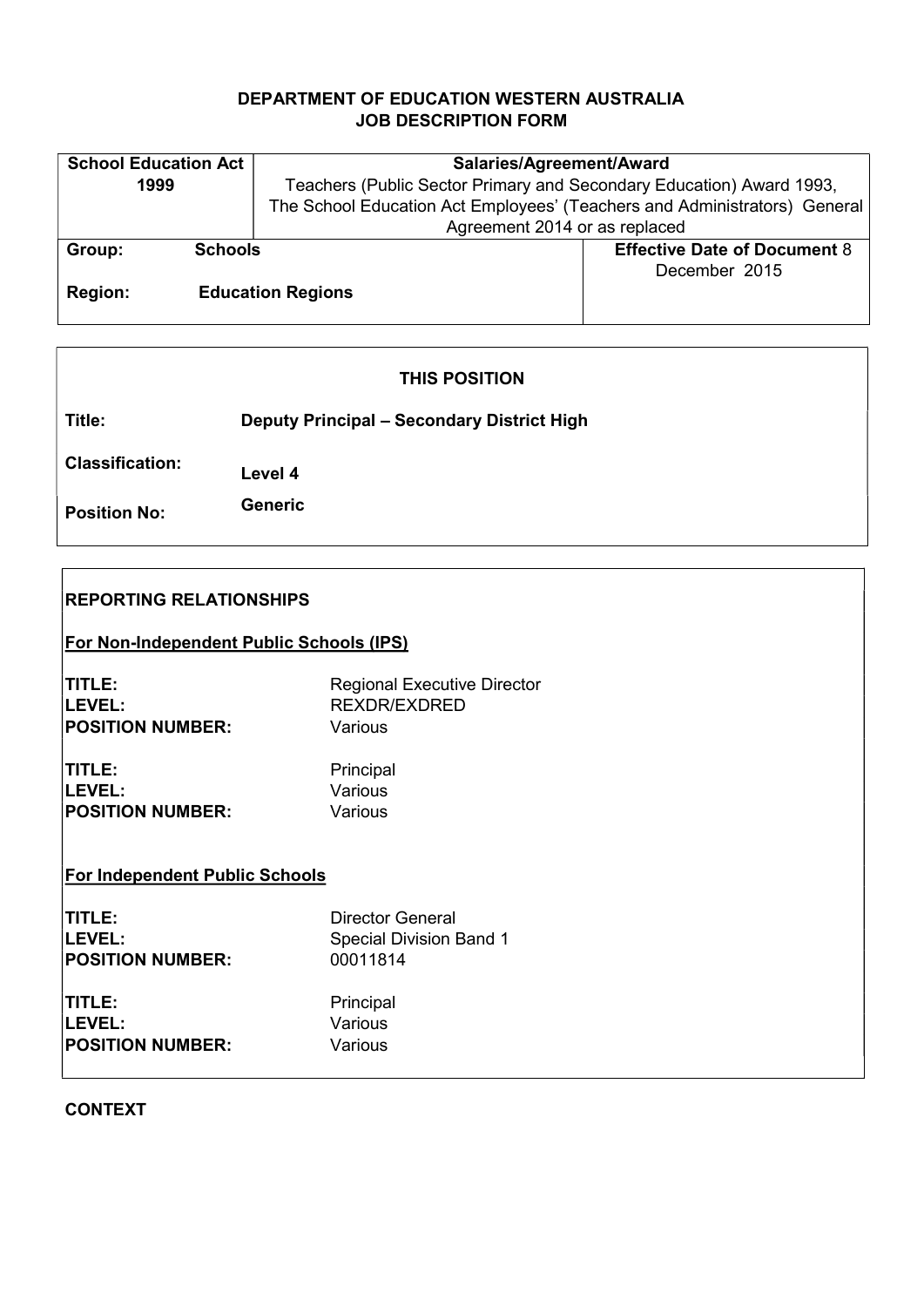| <b>TITLE</b>                          | <b>CLASSIFICATION   POSITION NO</b> |         | <b>EFFECTIVE DATE</b> |
|---------------------------------------|-------------------------------------|---------|-----------------------|
| Deputy Principal - Secondary District | Level 4                             | Generic | 8 December 2015       |
| High                                  |                                     |         |                       |

The Department of Education is Western Australia's largest employer with approximately one third of the Government workforce in some 800 worksites across the State. The Department's annual budget is approximately \$4.5 billion.

The major objectives of the Department are to achieve excellence in the public school system and to provide access for all Western Australian students to a quality education irrespective of their background or geographical location.

The Department is committed to achieving these objectives by:

- attracting and retaining a highly skilled and capable workforce;
- supporting all learners to achieve their full potential, including those with special educational needs and interests; and
- ensuring all public schools maintain excellence in the quality of education and the teaching and learning environment.

The principles underpinning the Department's objectives for the public school system in Western Australia are:

- working collaboratively to achieve outcomes;
- accepting responsibility and accountability for the achievement of outcomes;
- enabling flexible, innovative and diverse work practices; and
- promoting confidence in the professional judgement of the Department's staff.

The Department operates within a framework of principles and values that are applied in all decisionmaking contexts. These are:

- a culture of learning and excellence
- an expectation of accountability and action
- a commitment to partnerships, professional collaboration and stakeholder involvement
- an environment in which diversity, care and equity are valued.

Further context about the particular school or college in which the vacancy is being advertised is available on the Department's website. Please visit http://www.det.wa.edu.au/schoolsonline/home.do and enter the school or college name in the Find a School field.

# **ROLE**

The Deputy Principal role varies considerably between schools, particularly in self-determining schools and is influenced by factors such as the teaching experience of staff, geographical location, the type of community served, curriculum structures within the school and local needs. The specific responsibilities associated with the role will be negotiated within the administration team.

The Deputy Principal is at times expected to take on the Principal's role and needs to build partnerships and develop a climate of trust within the school community.

#### Leadership

In collaboration with the Principal and other members of the administrative team, the Deputy Principal:

• provides educational leadership in the school and the community by helping develop and promote the school values, ethos and priorities, and encouraging staff, volunteers from the community and others to share ownership of the school's vision and goals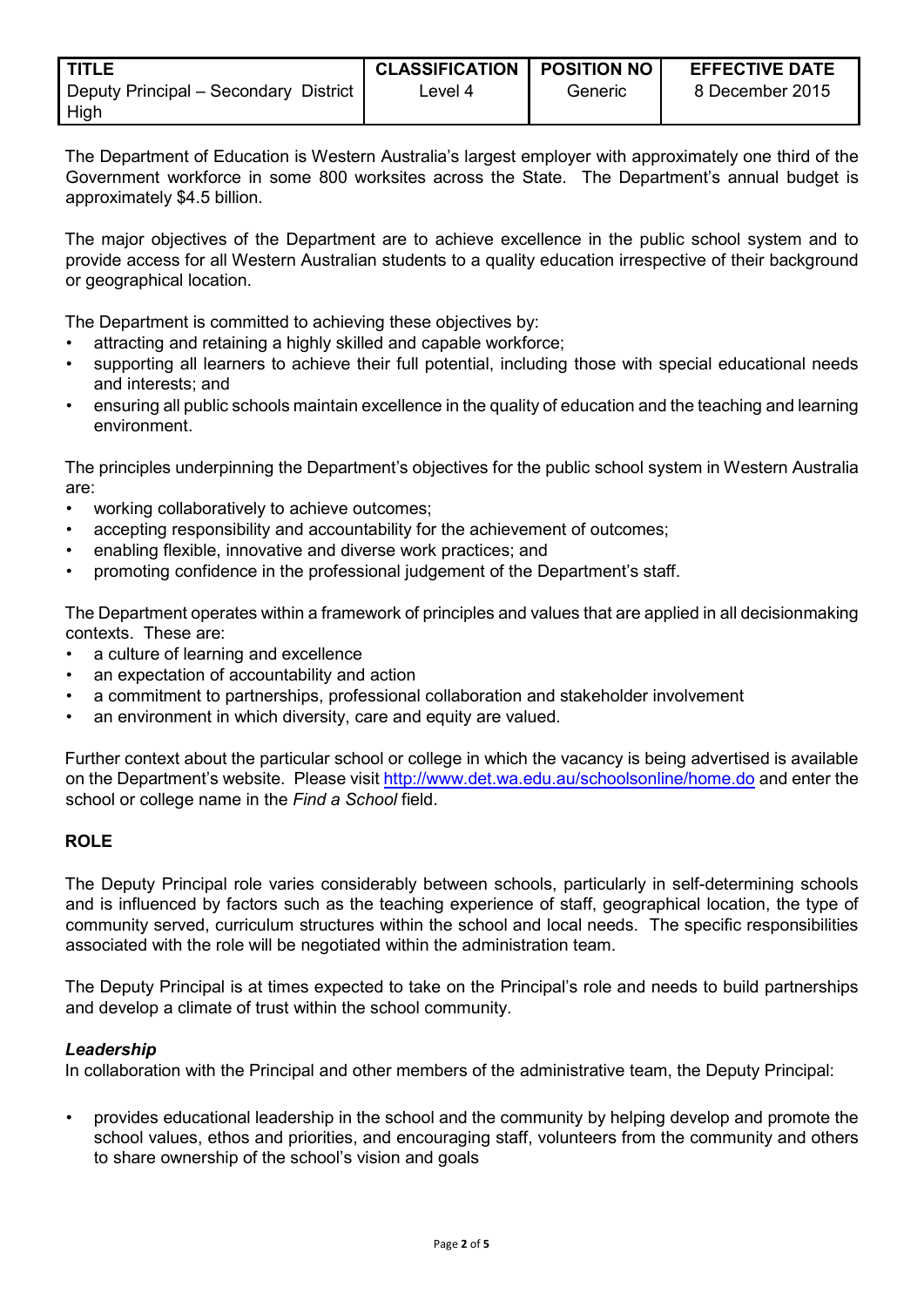| <b>TITLE</b>                                  | <b>CLASSIFICATION</b> | <b>I POSITION NO</b> | <b>EFFECTIVE DATE</b> |
|-----------------------------------------------|-----------------------|----------------------|-----------------------|
| Deputy Principal – Secondary District<br>High | Level 4               | Generic              | 8 December 2015       |

- uses effective change management strategies to assist the school community to accept and develop opportunities for improved service
- assists the Principal to facilitate workforce effectiveness in leading and motivating staff in planning directed at improving outcomes for students and the level of service delivered by the school
- contributes to developing the School Plan through participative decision-making, including assisting in developing policy, and establishing and maintaining systems
- uses professional knowledge and understanding to promote teaching and learning within the school community, fostering development of a responsive and inclusive school-based curriculum
- provides strategic direction for staff, and models and promotes a culture of improvement of professional performance, providing coaching and mentoring where appropriate
- establishes and manages administrative and operational systems in the relevant area of responsibility to deliver effective school operations within legislative and industrial policy and guidelines
- has a significant role in the daily management of staff and student wellbeing and may have responsibility for management, or shared management, of timetabling.

#### **Management**

The Deputy Principal is accountable to the Principal for the effective operation of the relevant areas of responsibility through:

- assisting the Principal to ensure compliance with relevant legislation, Departmental policies and procedures, and management of financial, physical and human resources
- ensuring staff are provided with timely and appropriate feedback about their performance and presented with opportunities for professional learning in accordance with the Public Sector Performance Management Standard and Departmental policy
- assisting the Principal to ensure appropriate information systems are in place to report on compliance and the use of proper accounting procedures
- using information systems to ensure accurate and timely reporting on school performance to inform school planning and decision-making and to ensure accountability for school performance
- monitoring and managing staff leave entitlements to ensure accrued leave is cleared within a reasonable timeframe and in accordance with relevant awards, agreements and Departmental policy.

# **OUTCOMES**

The overall purpose of the following outcomes is to support student learning.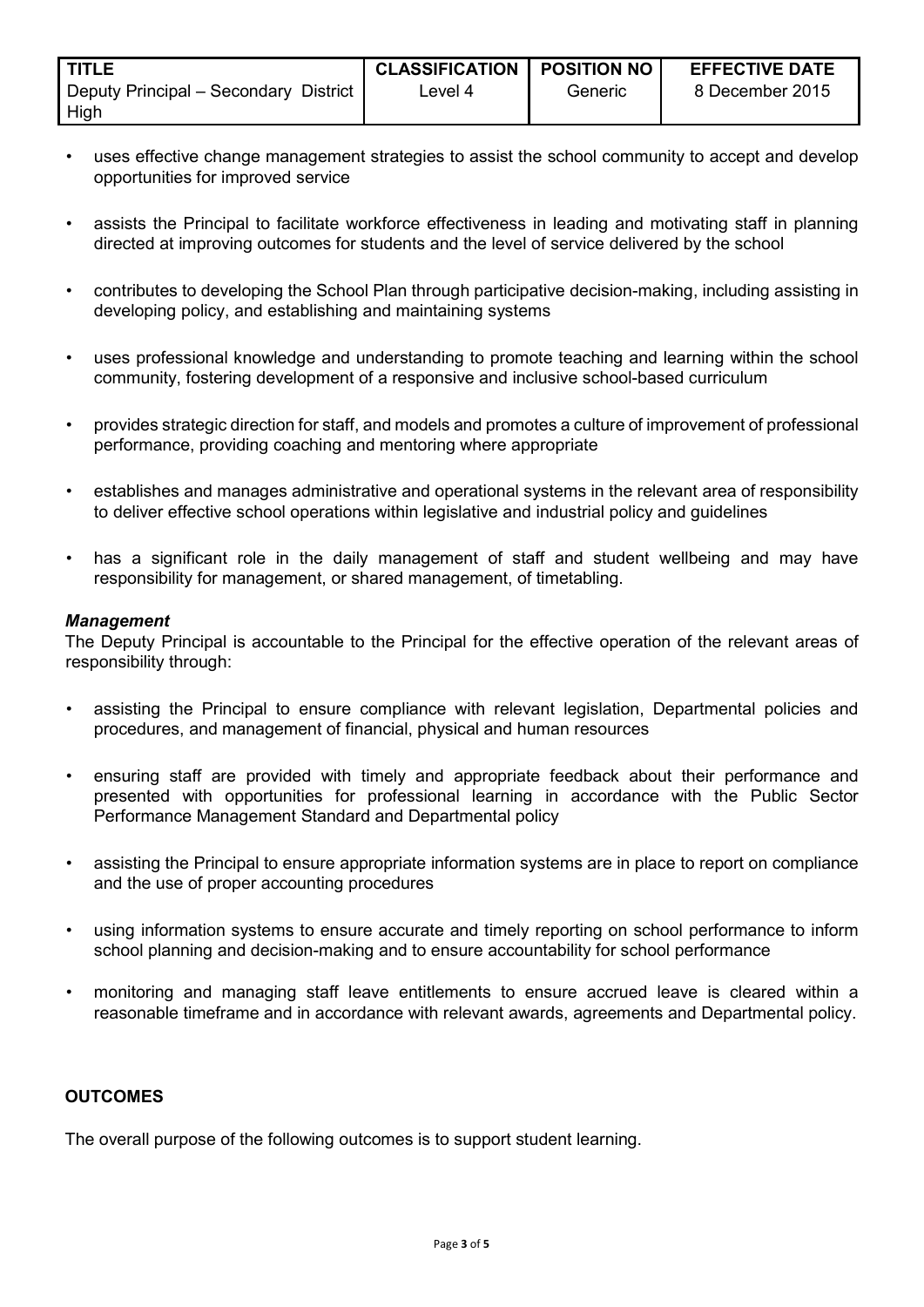| I TITLE.                              | <b>CLASSIFICATION   POSITION NO</b> |         | <b>EFFECTIVE DATE</b> |
|---------------------------------------|-------------------------------------|---------|-----------------------|
| Deputy Principal - Secondary District | ∟evel 4                             | Generic | 8 December 2015       |
| High                                  |                                     |         |                       |

- Effective leadership, in the context of the educational policies and programs of the Department, is provided to staff and students and the school vision is promoted to the school community.
- The School Plan and associated policies and learning programs are developed, implemented, monitored and reviewed in collaboration with staff, students and the community.
- Accountability for student learning outcomes and learning programs is demonstrated through appropriate monitoring and reporting of outcomes.
- Administrative and operational systems and resources, including financial and physical resources, are managed effectively and ethically.
- Effective and equitable human resource management practices that comply with the Public Sector Standards ensure that staff have access to appropriate professional development and performance management and change is managed strategically.
- Accrued leave of staff is managed effectively

# SELECTION CRITERIA

The following selection criteria are identified as being required to achieve the outcomes in the context of this position. Applicants will need to provide evidence of their capacity to transfer their knowledge and skills to achieving the outcomes of this position.

- 1. Demonstrated capacity to provide effective leadership in a diverse range of educational settings.
- 2. High level of interpersonal and public relations skills that demonstrate the ability to establish and maintain effective working relationships to achieve planned outcomes.
- 3. Demonstrated professional knowledge and the ability to apply this knowledge to ensure a high level of educational outcomes for all students, (e.g. Aboriginal students, students from diverse ethnic backgrounds and students with special needs).
- 4. Demonstrated capacity to manage staff, physical and financial resources.

#### **ELIGIBILITY**

Employees will be required to:

- hold a recognised qualification in teaching and be currently registered or eligible for registration to teach in Western Australia;
- obtain a current Department of Education Criminal Record Clearance prior to commencement of employment; and
- obtain or hold a current Working with Children Check.

## **TRAINING**

Employees will be required to:

• complete the Department's induction program within three months of commencement;